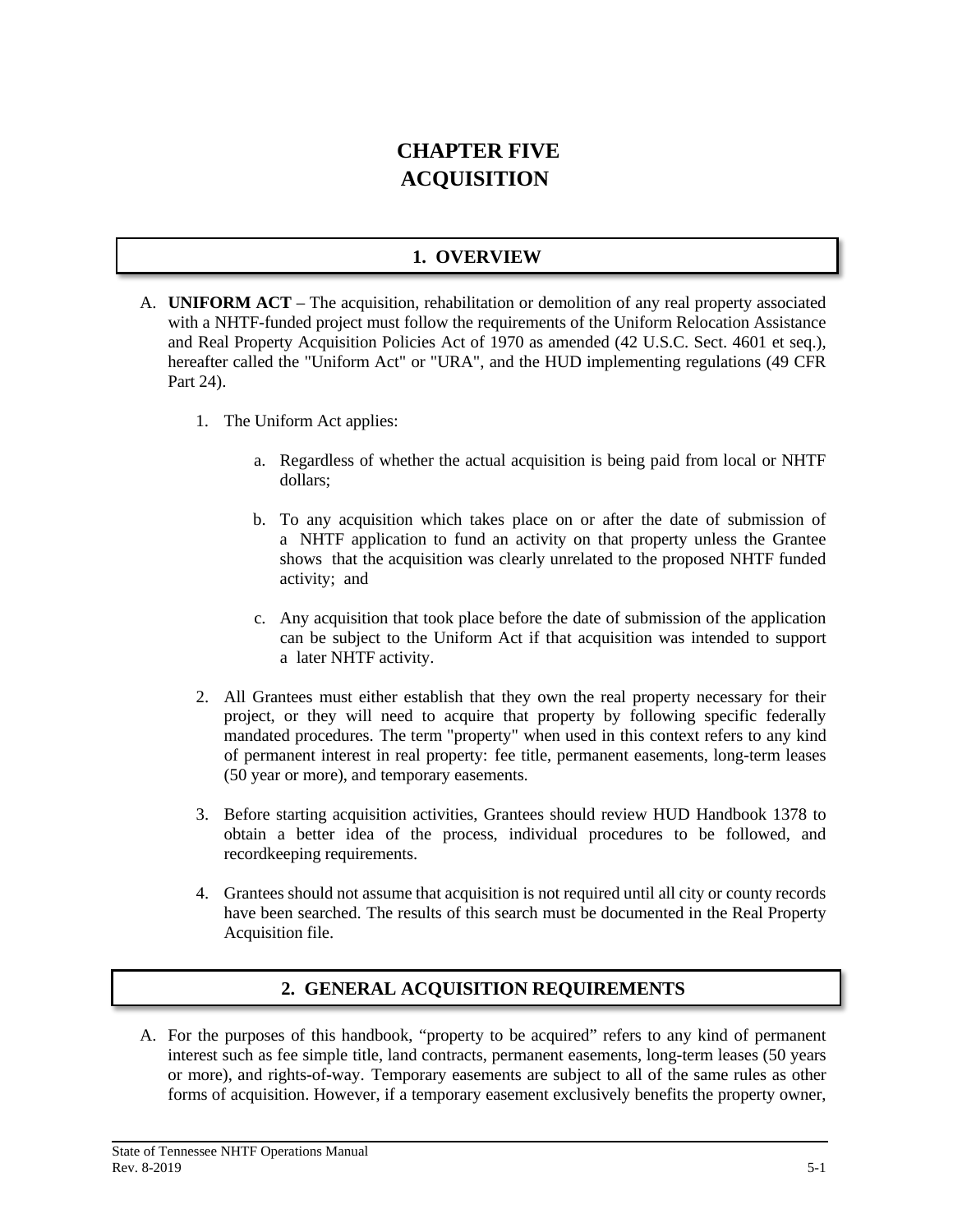the URA does not apply. Grantees should also be aware that all methods of acquisition (e.g., purchase, donation, or partial donation) are covered by the URA.

- 1. Acquisition rules must be followed whenever:
	- a. The grantee undertakes the purchase of property directly;
	- b. The grantee hires an agent, private developer, etc. to act on their behalf; and
- B. HUD Handbook 1378, Chapter 5, recently updated, is a resource available for acquisition information and is available at HUD's web site:

<http://www.hud.gov/offices/cpd/library/relocation/policyandguidance/handbook1378.cfm>

The URA regulations can also be downloaded from HUD's website at:

<http://www.hud.gov/offices/cpd/library/relocation/lawsandregs/finalrule/>

- C. The first step grantees should consider before undertaking any acquisition is a title search to determine the legal owner of the property.
- D. Grantees must also adhere to environmental review requirements as they relate to acquisition including the requirements regarding options and conditional contracts. Refer to Chapter 7 for detailed guidance.
- E. Acquisitions can be divided into two types of transactions: voluntary and involuntary. It is critical that grantees understand the differences between the two types of sales to ensure compliance with all applicable rules. There are protections for sellers in both voluntary and involuntary sales. The key difference between the two types of acquisition is that when a voluntary sale occurs, there can be no threat of eminent domain.
	- 1. Regardless of the form of acquisition used, it is strongly recommended that the grantee maintain a log of contacts with the owner in the acquisition file.
- F. The use of Federal funds may not be originally anticipated during the conceptual phase or at the beginning of a project. Therefore, grantees should proceed with caution if Federal resources could be introduced later in the project. Acquisition activities are subject to the URA if there is intent to acquire property for a Federal or Federally-assisted project at any point during the course of a project.

# **3. VOLUNTARY ACQUISITION**

- A. The URA recognizes three general types of purchases as potentially voluntary. Generally they are:
	- 1. Purchases in which persons are acting on behalf of an agency with the power of eminent domain but the community states in writing it will not to use this power.

Example: The grantee has identified parcel(s), but it will not use its powers to obtain the property through condemnation. The buyer must inform the seller of this fact in writing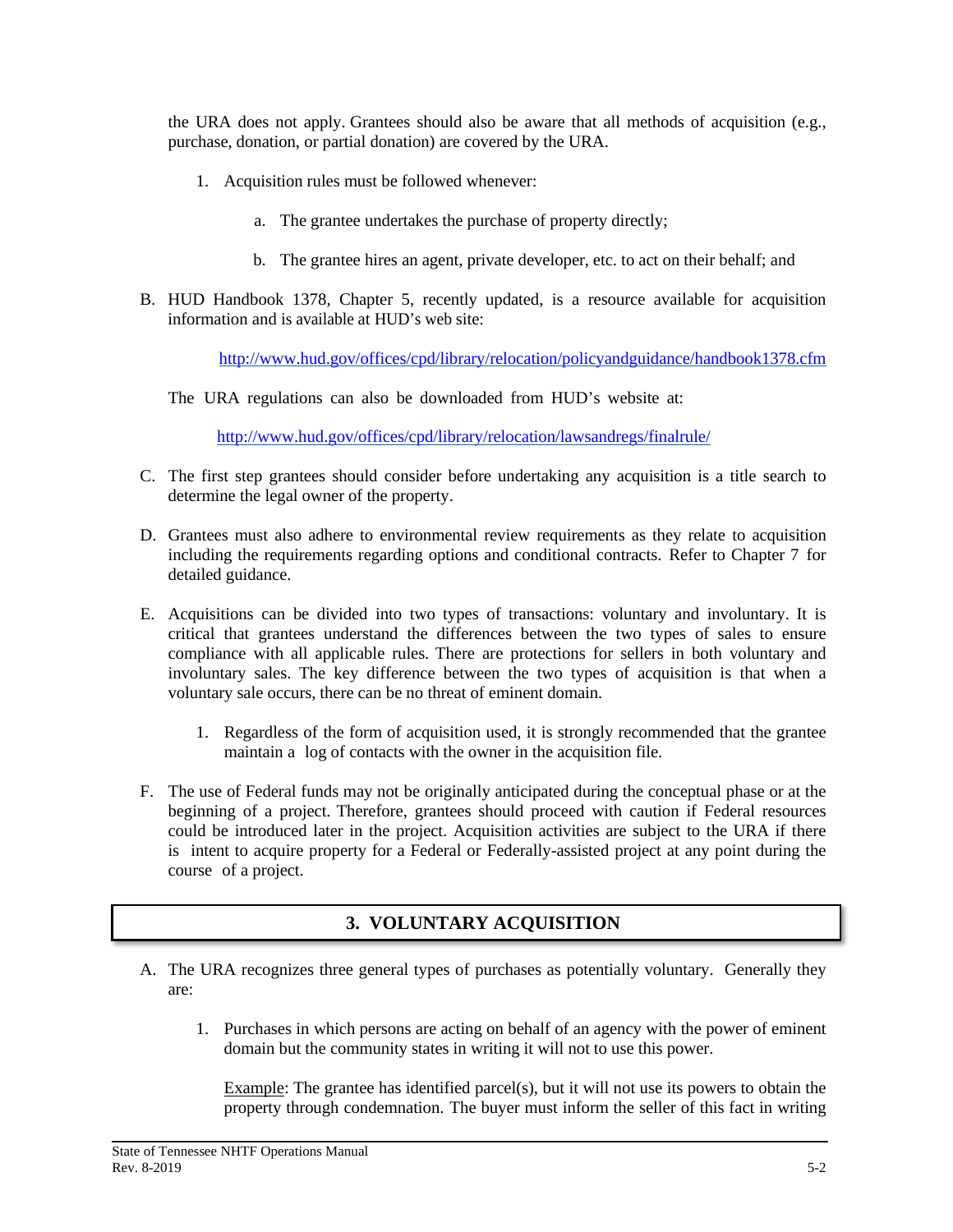and – if the offer is not accepted – be prepared to look for another property. The property will not be taken using the condemnation process.

2. Purchases where the agency or person does not have the power of eminent domain.

Example: A developer without the power of eminent domain is looking for properties suitable for purchase, rehabilitation, and resale. All their negotiations must be conducted in accordance with the rules for voluntary acquisition.

3. Purchases of property from government agencies (Federal, state, or local) where the grantee does not have the power of eminent domain over the other entity.

Example: A nonprofit organization without the power of eminent domain selects a vacant lot that is owned by the Corps of Engineers. The nonprofit organization would never be able to purchase it if the Corps is not agreeable to their offer.

- 4. *To comply with the URA and carry out cost-effective programs, it is strongly recommended that acquisition under NHTF be limited to arms-length, voluntary transactions***.**
- B. Voluntary acquisition may be the most expeditious method available to a Grantee when property is needed for a project activity that is not site-specific. Projects that require particular sites by their very nature preclude the use of this method of acquisition.
- C. Voluntary acquisition must meet **ALL** of the following conditions:
	- 1. No specific site needs to be acquired -- the search may be limited to a general geographic area;
	- 2. The property being acquired is not part of a project area where all or substantially all of the property will be acquired; and
	- 3. The Grantee will not acquire (by condemnation) if negotiations fail and informs the owner of this. The seller must be told in writing that the buyer lacks the power of eminent domain or in will not exercise their power of eminent domain to take the property. The Voluntary Acquisition Notice (see AQ-1) must also include an estimate of the property's fair market value in this notice to the seller. This notice will be included as part of the purchase offer and contract of sale which serves as an Addendum to Sales Contract. (See AQ-1A). Tenants must be informed of potential relocation eligibility upon initiation of negotiation.
- D. For a development project that intends to acquire multiple properties by voluntary acquisition, the Grantee should advertise/solicit sites for the particular project, for instance using a real estate agent's multiple listing service to identify sites. A general geographic location (e.g., the north side of town) can be included.
- E. A formal appraisal which is independent and unbiased is required.
- F. Noncompliance with Voluntary Acquisition Requirements. In those cases where a purchase option or contract for an acquisition prior to the issuance of a voluntary acquisition notice informing the seller of their rights as a voluntary acquisition, the grantee must, in writing, provide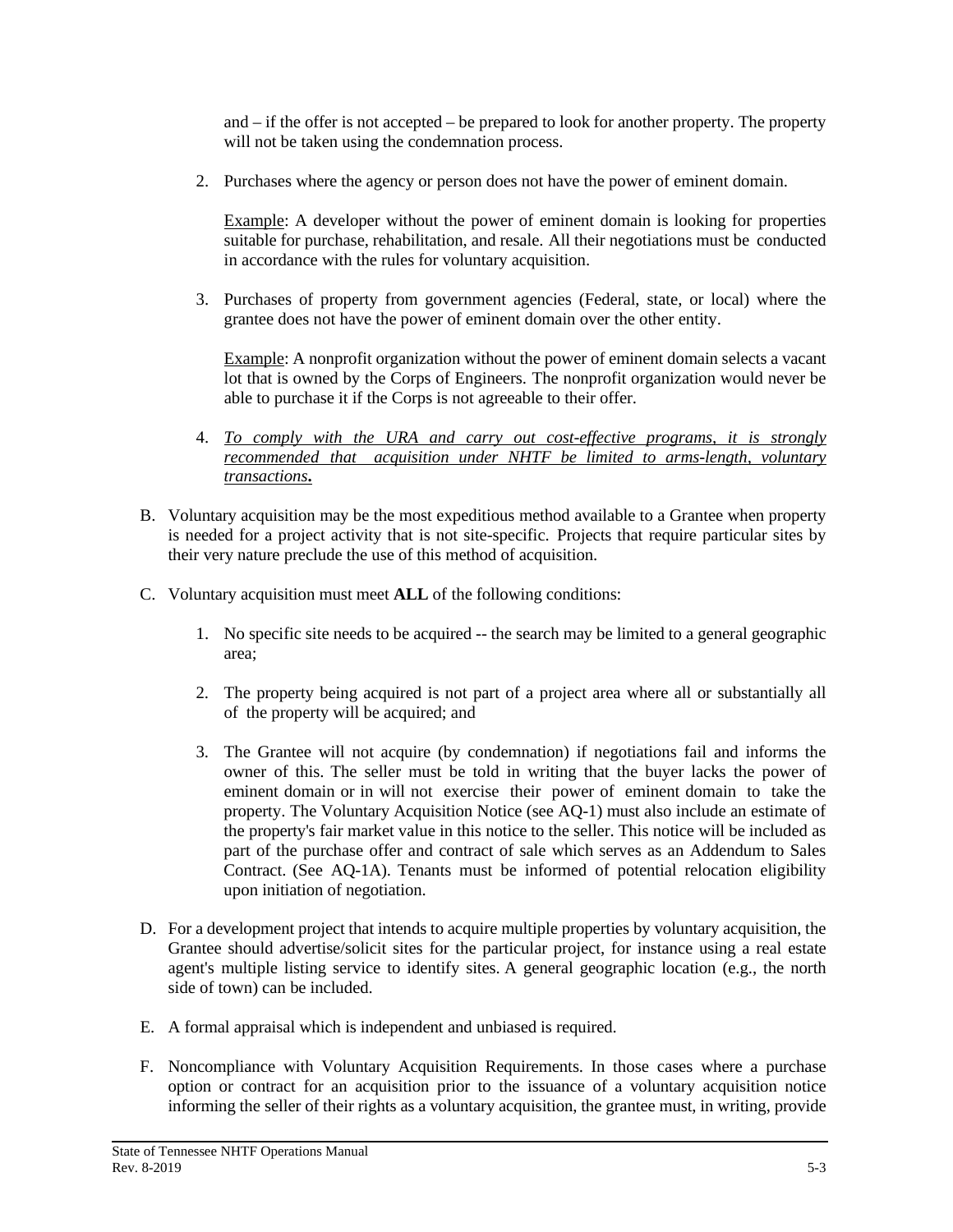the seller the opportunity to withdraw from the existing agreement. After the applicable requirements have been satisfied by the grantee and the seller has been so informed in writing, the seller may elect to void or affirm the original agreement in writing. If the seller voids the original agreement, the grantee can negotiate a new agreement with the seller (AQ-1A) provides a contract addendum to inform the seller of their rights under URA and acknowledge they wish to affirm the original agreement.

# **4. ACQUISITION FROM ANOTHER PUBLIC AGENCY**

A. Acquisition between governmental/public agencies is exempt from the Uniform Act, if the acquiring agency does not have condemnation authority over the other agency. The Grantee is simply responsible for documenting that it does not have condemnation authority, and it may then negotiate with the agency from which the property, easement or right of way is needed.

### **5. DONATIONS**

- A. Donations are a common way that many Grantees acquire property. To be considered a voluntary sale, the Grantee must:
	- 1. Inform the owner (in writing) of his right to receive just compensation under the Uniform Relocation Act (URA) based on an appraisal of the real property. The owner must waive these rights in a written consent document; and
	- 2. Assure that an appraisal is obtained unless the owner releases them from such obligation (in writing).

#### B. **PROCEDURES FOR ACQUISITION BY DONATION**

- 1. Grantees must send donating owners a statement that the Grantee is required by law to offer just compensation to the owner based on an appraisal of the real property which establishes fair market value.
- 2. Provision must be made for a response from the property owner. It should be equally easy to respond either positively or negatively. They may also provide the opportunity for the owner to release the Grantee from its responsibility for an appraisal.
- 3. The property owner then signs the consent agreement.

### **6. TEMPORARY EASEMENTS**

A. URA regulation require that temporary easements required for a project be protected as an acquisition of property unless the acquisition of the temporary easements is exclusively for the benefit of the property owner. 49 CFR 24.101(c)(2) states that, "the provisions of this subpart do not apply to temporary easements or permits needed solely to perform work intended exclusively for the benefit of the property owner, which work may not be done if agreement cannot be reached." The acquisition of temporary easements which do not satisfy the exception provided in 49 CFR 24.101(c)(2) above remain subject to the regulatory requirements whether completed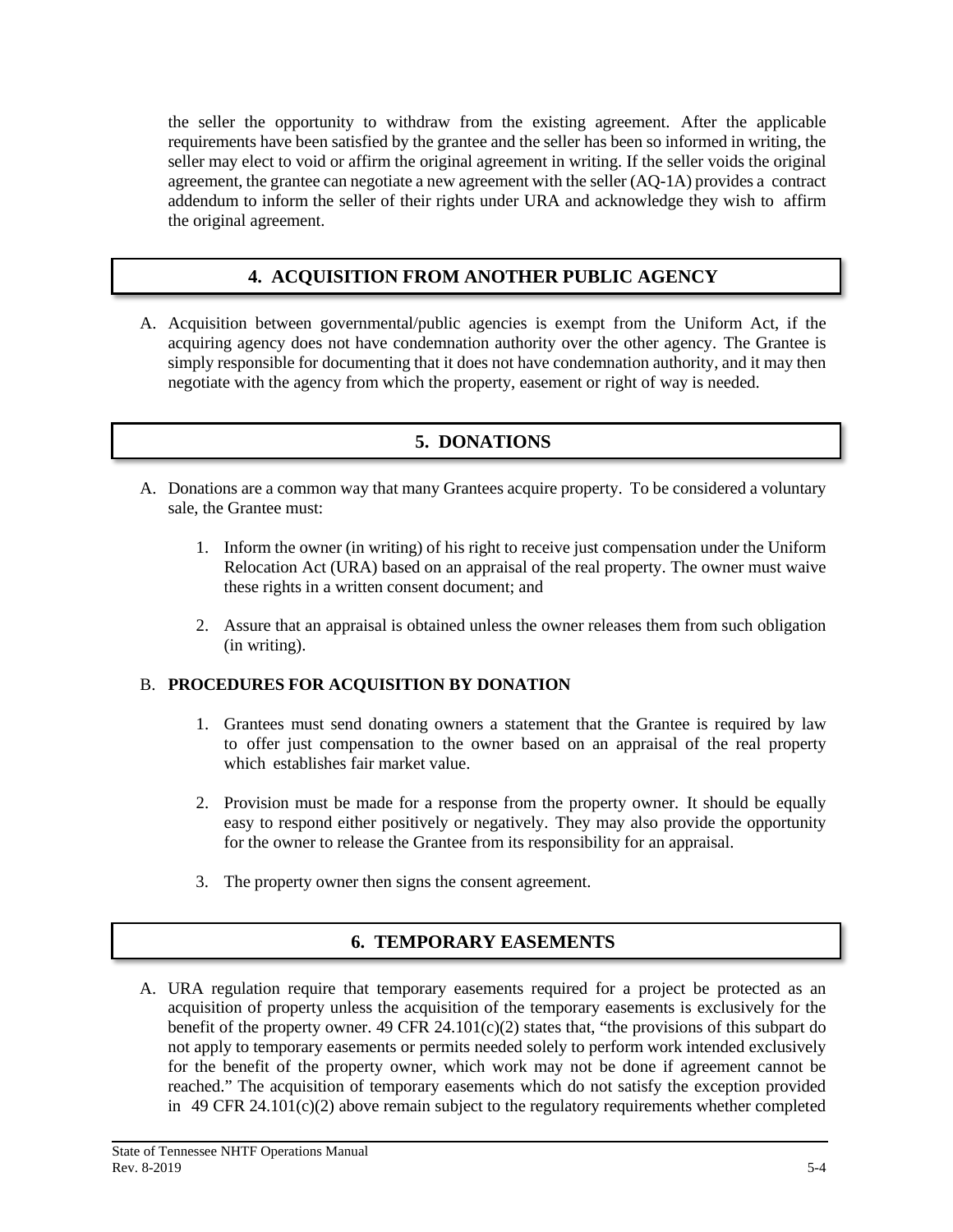as a voluntary acquisition as outline above or as an involuntary acquisition shown in the following section.

# **7. INVOLUNTARY ACQUISITION**

#### A. **BASIC REQUIREMENTS OF INVOLUNTARY ACQUISITION:**

- 1. Appraise the real property, inviting the owner to accompany the appraiser, except when:
	- a. The owner is donating the property and releases the locality from the obligation to appraise the property.
	- b. The acquisition is simple and to the best knowledge available to the Grantee, the fair market value is less than \$10,000. The basis for this determination must be well documented.
- 2. Establish just compensation for property in an amount not less than appraised fair market value. For tenant-owned improvements, just compensation shall be the greater of:
	- a. The contributory (enhancement) value of the improvement; or
	- b. Its salvage value.
- 3. Review the appraisal at the local level to determine the adequacy and soundness of the appraiser's opinion of fair market value.
- 4. Offer just compensation for property in writing before initiating negotiations. Include summary statement of basis for determination of just compensation.
- 5. Make reasonable efforts to acquire property expeditiously by negotiation. Do not take any coercive action to induce an agreement on the purchase price.
- 6. Do not require the transfer of possession of property until compensation is made available to owner.
- 7. Pay all costs incidental to the acquisition, including recording fees, mortgage prepayment penalties and prepaid property taxes.
- 8. If occupant is permitted to remain on the property on a short-term basis after acquisition, the rent shall not exceed the fair market rent for such occupancy.
- 9. If tenants occupy the property, they must be informed of potential relocation eligibility upon initiation of negotiation.

### B. **PROCEDURES**

1. Notify all property owners as soon as possible of the Grantee interest in acquiring the property and the owner's basis rights (See AQ-3 Preliminary Acquisition Notice). A brochure "When a Public Agency Acquires Your Property" (AQ-4) has been published by HUD in Spanish and English editions. Copies of this publication are available from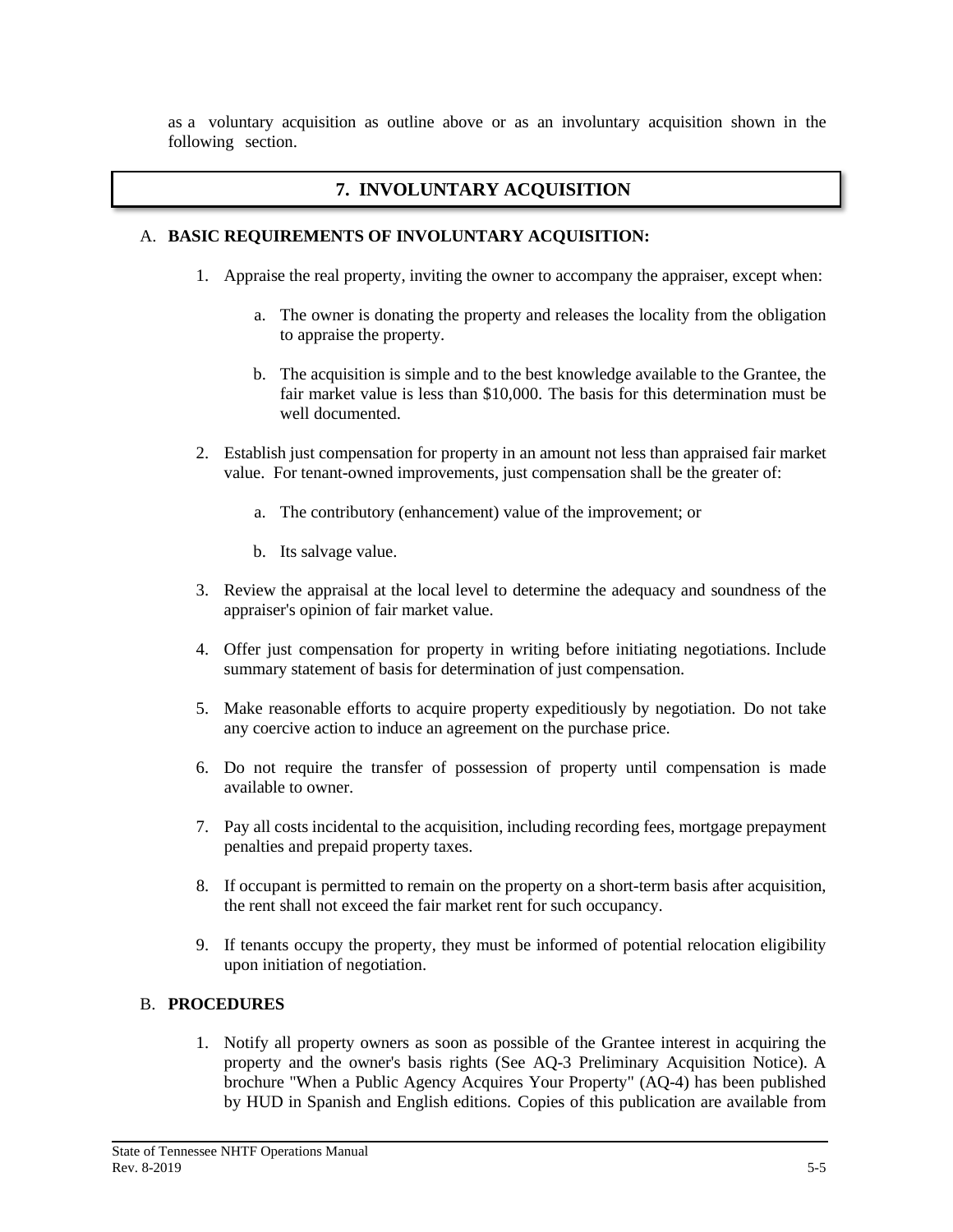#### THDA.

- 2. Determine if an appraisal is needed. This determination must be based on whether the two exceptions mentioned in A.1 apply. If there is no need for an appraisal, then proceed with step 5.
- 3. Obtain an unbiased and independent appraisal.
	- a. An independent appraiser must be selected.
		- i. The Grantee shall establish criteria for appraiser qualifications, assuring that they are consistent with the level of difficulty of the appraisal assignment and the Uniform Standards of Appraisal Practice. If the Grantee uses a contract appraiser, he or she must be State licensed or certified in accordance with the title XI of the Financial
		- ii. No appraiser (or review appraiser) shall have any direct or indirect interest in the property to be appraised.
		- iii. No one may act as a negotiator for real property that he has appraised if the value of the property exceeds \$2,000.
	- b. A minimum of one appraisal is required. However, if the project is potentially controversial (e.g., as with an unwilling seller) or where property values are high, it is recommended that two independent appraisals be conducted.
	- c. The Grantee or the appraiser selected must formally invite the property owner to accompany the appraiser during the inspection of the property prior to the appraisal. This notice should be in writing and a copy placed in the property acquisition file. (See AQ-5 Invitation to Accompany an Appraiser).
		- i. Appraisals that are detailed and consistent with established, commonly accepted practices shall be prepared for all acquisitions except for those which, by virtue of their low value and/or simplicity, do not require an in-depth analysis. Nationally recognized appraisal standards shall be used, including the Uniform Appraisal Standards for Federal Land Acquisition to the extent feasible. Minimum requirements for an appraisal as listed at Section  $24.103(a)(1)-(6)$  of the HUD implementing regulations.
- 4. *Have the appraisal reviewed.*
	- a. This review must be conducted by a qualified review appraiser with no direct or indirect interest in the property who will assure that the appraisal meets applicable requirements and seek corrections or revisions to the appraisal as necessary. The review appraiser cannot be the same person who appraised the property.
	- b. The review appraiser may develop appraisal documentation (in accordance with HUD regulations) to support a recommended value IF he is unable to approve the appraisal submitted as an adequate basis for establishing just compensation,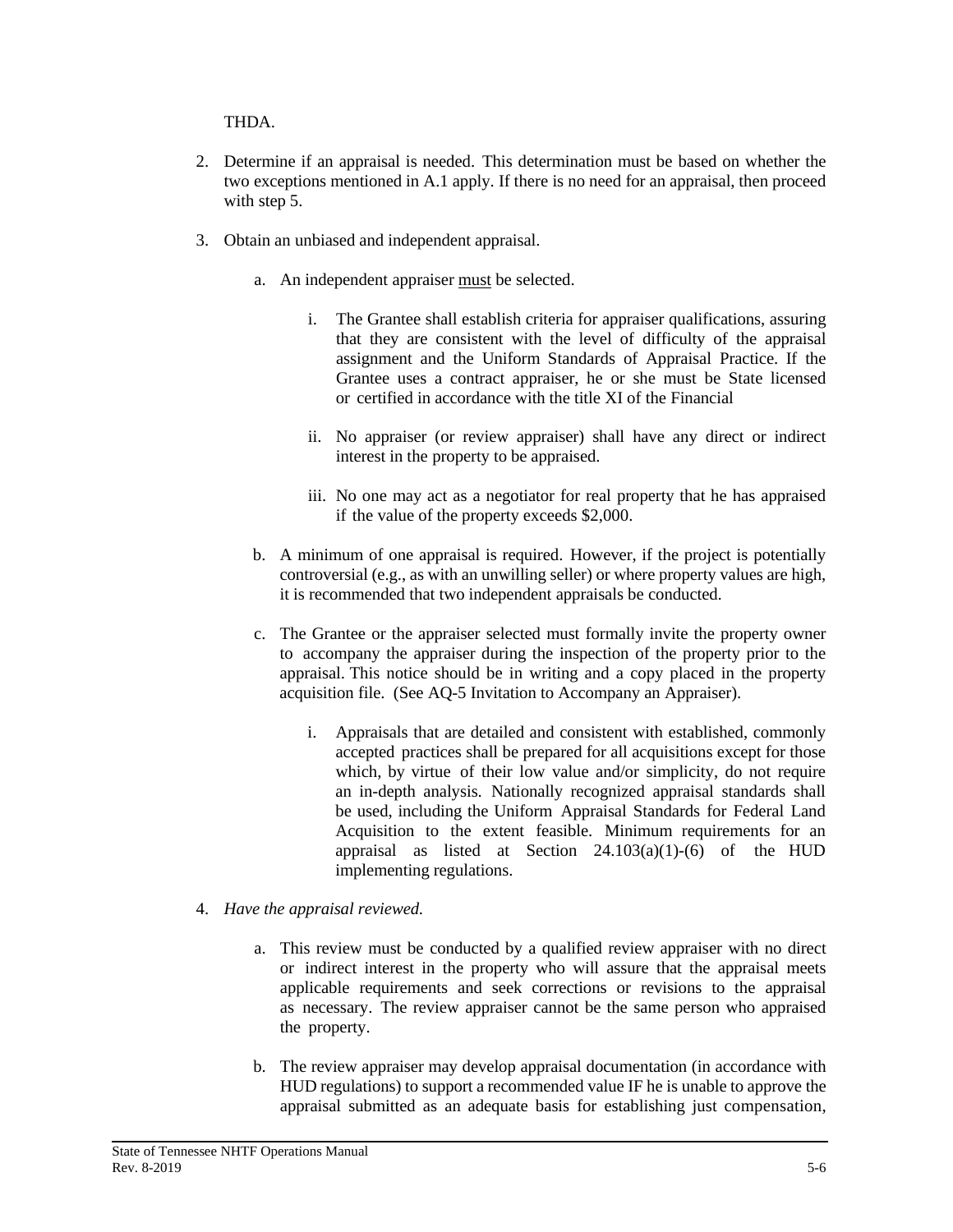AND, it is not practical to obtain an additional appraisal.

- c. The review appraiser shall set forth in a signed statement a certification of the recommended value of the property that identifies appraisal reports reviewed and explains the basis for the recommended value. If there are damages or benefits to any remaining property, these shall also be identified.
- 5. Establish and Offer Just Compensation. This amount cannot be less than the review appraiser's recommended fair market value, and is usually the same. A prompt, written offer to acquire for this amount (AQ-6 Offer to Purchase) must then be sent to the owner. A written "Statement of Basis for Just Compensation" (AQ-7) must accompany this offer.
- 6. Negotiate with the owner, or his representative.
	- a. Discuss the offer and acquisition policies and procedures including the payment of incidental expenses as provided for in Section 24.106 of the HUD implementing regulations.
	- b. Give the owner an opportunity to evaluate the offer and, if he chooses, to present any material that he feels is relevant and/or make a counter-offer.
	- c. Consider any counter-offer and either accept it, obtain a new appraisal (usually only recommended if significant time has passed since the original appraisal), institute condemnation proceedings, or decide not to acquire the property.
	- d. Maintain full documentation of negotiation proceedings in the project acquisition file.
		- i. **NOTE:** Condemnation can be substantially more expensive than negotiation, particularly if the property owner is an elderly or infirm individual to whom juries tend to be very generous. The Grantee is required to pay the amount established by the court. It is advisable to try to avoid condemnation and secure a successful acquisition by negotiation when at all possible.
- 7. *Prepare, execute and record the contract of sale*. Before taking possession of the property, the Grantee must pay the agreed-upon purchase price to the owner. (See AQ-8 Offer of Sale of Land).
- 8. At the conclusion of settlement, the Grantee must provide the owner with a Statement of Settlement Costs (HUD-1) that identifies all settlement costs regardless of whether they are paid at, before, or after closing, and must clearly separate charges paid by the owner. The Statement of Settlement Costs must be dated and certified as true and correct by the person handling the transaction. A receipt for purchase price must be secured by the Contractor locality. All title/deed transfer documents must also be on file.
- 9. *If the local entity decides not to acquire* the property, it must notify the owner and all tenants in writing by registered mail, return receipt requested, of its intention not to acquire the property and that any person moving from the property thereafter will not be eligible for relocation payments and assistance. This notice must be sent within 10 days of the Grantee's determination not to acquire. (See AQ-10 Notice of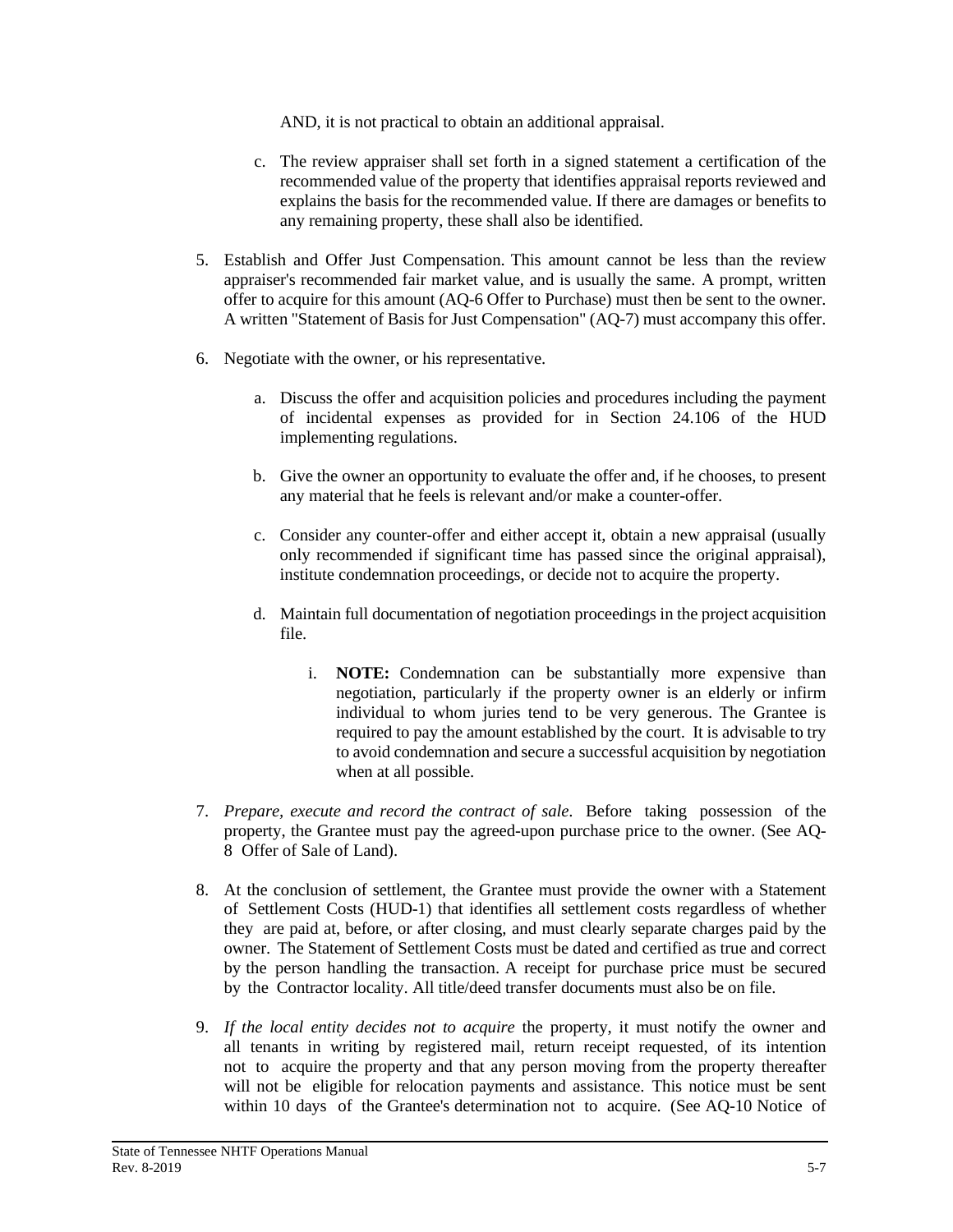Intent not to Acquire).

#### **8. ACQUISITION AND LEAD-BASED PAINT REGULATIONS**

- A. **ACQUISITION WITHOUT REHABILITATION** Prior to the closing, the following steps must be followed for the acquisition of a vacant unit:
	- 1. A visual inspection must be conducted to identify any deteriorated paint.
	- 2. Deteriorated paint must be tested or presumed to be lead-based paint.
	- 3. Deteriorated paint must be stabilized.
	- 4. The unit must undergo clearance testing after paint stabilization. Clearance must be achieved prior to purchase of the property and occupancy.
		- a. A copy of the clearance form (LBP-6) must accompany the draw request for acquisition funds.
- B. **ACQUISITION WITH REHABILITATION** See *Chapter 9: Lead-Based Paint, Section 3 - Requirements for Rehabilitation Assistance (Subpart J).*

#### **9. RECORD KEEPING REQUIREMENTS**

- A. The following documentation must be kept for each property, easement or rights-of-way acquired:
	- 1. Identification of property and property owner(s).
	- 2. Evidence owner was informed on a timely basis about acquisition and his or her rights.
	- 3. Copy of each appraisal report, including the review appraiser's report, and evidence that the owner was invited to accompany each appraiser on appraiser's inspection of property.
	- 4. Copy of written purchase offer and summary statement of the basis for the determination of just compensation and date of delivery to owner.
	- 5. Copy of purchase contract and document(s) conveying property.
	- 6. Copy of settlement statement and evidence that owner received net proceeds due from sale.
	- 7. Copy of any appeal or complaint filed and response.
	- 8. **NOTE:** All notices to the owners and/or tenants should be either sent return receipt requested, or hand delivered and a signed receipt of delivery maintained.